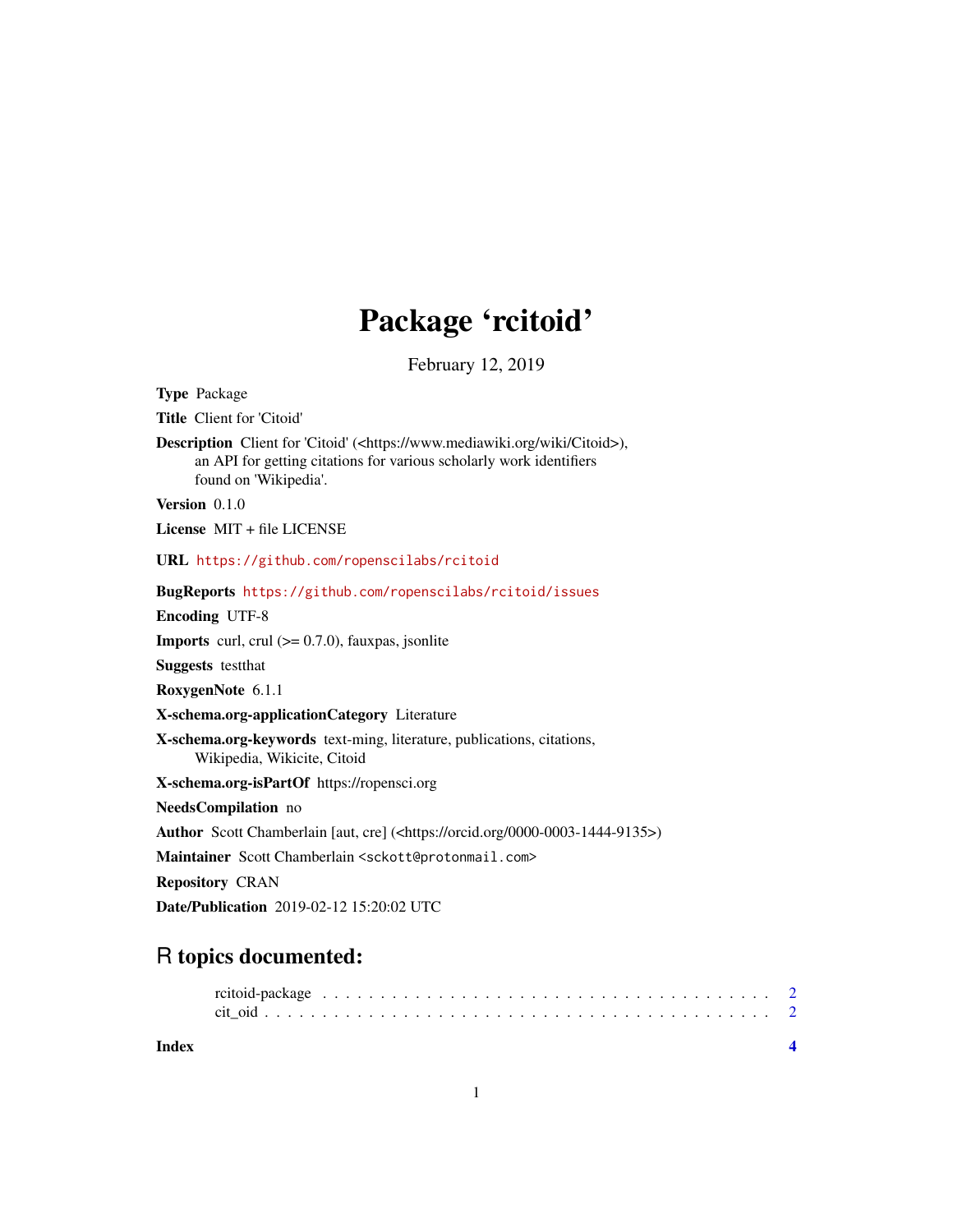<span id="page-1-0"></span>

#### Description

Client for Citoid (<https://www.mediawiki.org/wiki/Citoid>)

#### Author(s)

Scott Chamberlain <sckott@protonmail.com>

cit\_oid *Get Citoid data*

#### Description

Get Citoid data

#### Usage

```
cit_oid(id, format = "mediawiki", accept_language = NULL, ...)
```

```
cit_oid_(id, format = "mediawiki", accept_language = NULL, ...)
```
#### Arguments

| id              | (character) id of an article, DOI, ISBN, PMCID or PMID                                                                             |
|-----------------|------------------------------------------------------------------------------------------------------------------------------------|
| format          | (character) the format to use for the resulting citation data, one of mediawiki<br>(default), zotero, mediawiki-basefields, bibtex |
| accept_language |                                                                                                                                    |
|                 | (character) for some articles the result depends on the accept language value, so<br>provide it if localized content is required   |
| .               | curl options passed on to crul: verb-GET                                                                                           |

#### Details

cit\_oid\_() gets raw text (either bibtex or JSON), and cit\_oid() parses the text as appropriate for the type

#### Value

list of lists or character, see http://opencitations.net/index/coci/api/v1 for explanation of the resulting columns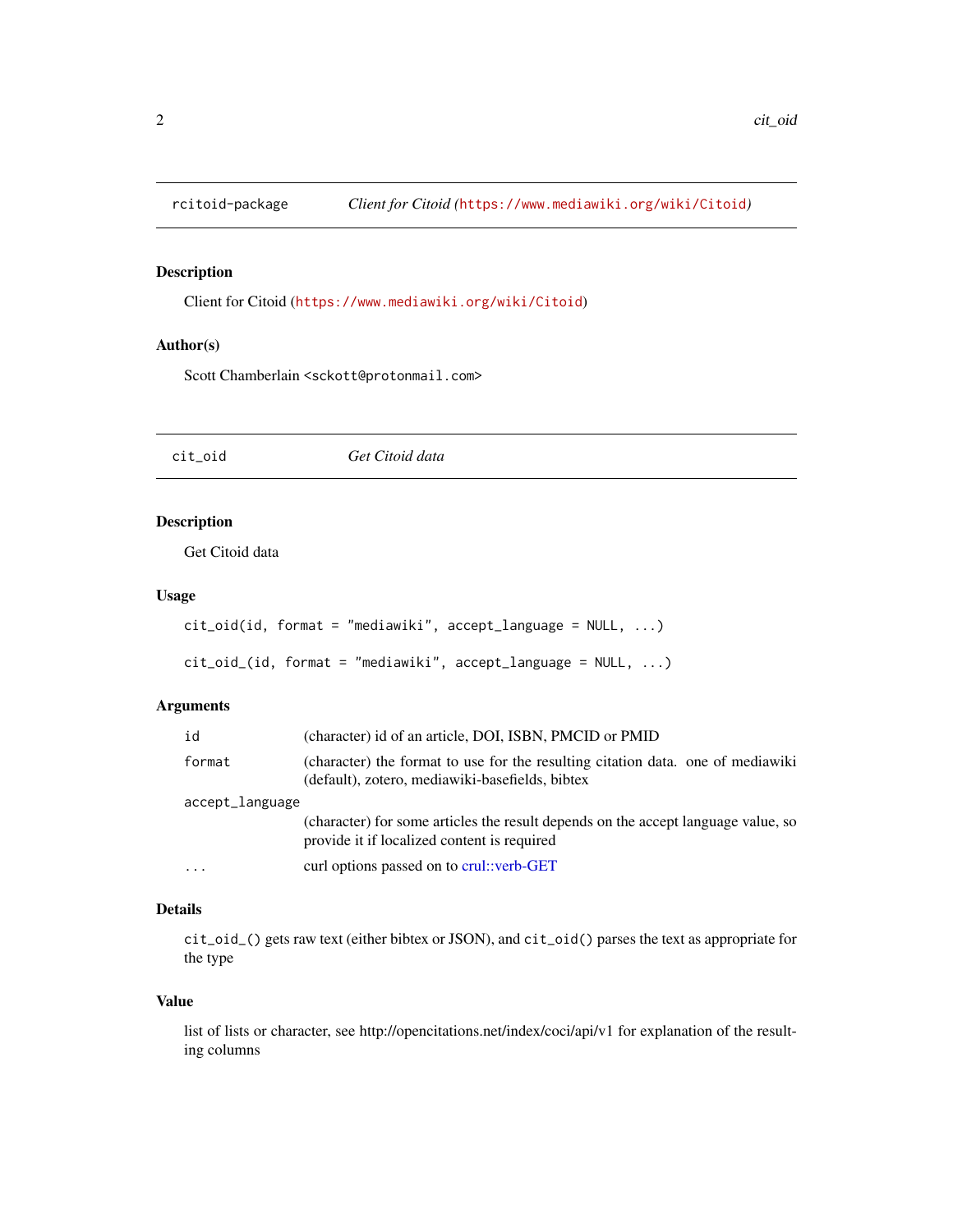#### cit\_oid 3

#### References

https://en.wikipedia.org/api/rest\_v1/#!/Citation/getCitation, https://www.mediawiki.org/wiki/Citoid

#### Examples

```
url<-"https://en.wikipedia.org/api/rest_v1/data/citation/mediawiki/30446726"
if (crul::ok(url)) {
  pmid1 <- 30446726
 cit_oid(pmid1)
}
## Not run:
doi1 <- "10.1108/jd-12-2013-0166"
doi2 <- "10.1371/journal.pone.0058568"
pmid1 <- 30446726
pmcid1 <- "PMC4679344"
isbn1 < -1439895619# different formats
cit_oid(doi1)
cit_oid(pmid1, format = "mediawiki")
cit_oid(pmid1, format = "zotero")
cit_oid(pmid1, format = "mediawiki-basefields")
cat(cit_oid(pmid1, format = "bibtex")[[1]])
# PMID example
cit_oid(pmid1, verbose = TRUE)
# ISBN example
cit_oid(isbn1, verbose = TRUE)
# PMCID example
cit_oid(pmcid1)
# set the accept language
x <- cit_oid(pmid1, accept_language = "fr-FR", verbose = TRUE)
x \le -\text{cit\_oid}(doi2, \text{accept\_language = "de-DE", \text{ verbose = TRUE})}# just get raw text/json
cit_oid_(pmcid1)
# many ids at once
cit_oid(id = c(pmid1, pmcid1, isbn1))
cit_oid_(id = c(pmid1, pmcid1, isbn1))
cit_oid_(id = c(pmid1, pmcid1, isbn1), format = "bibtex")
## End(Not run)
```